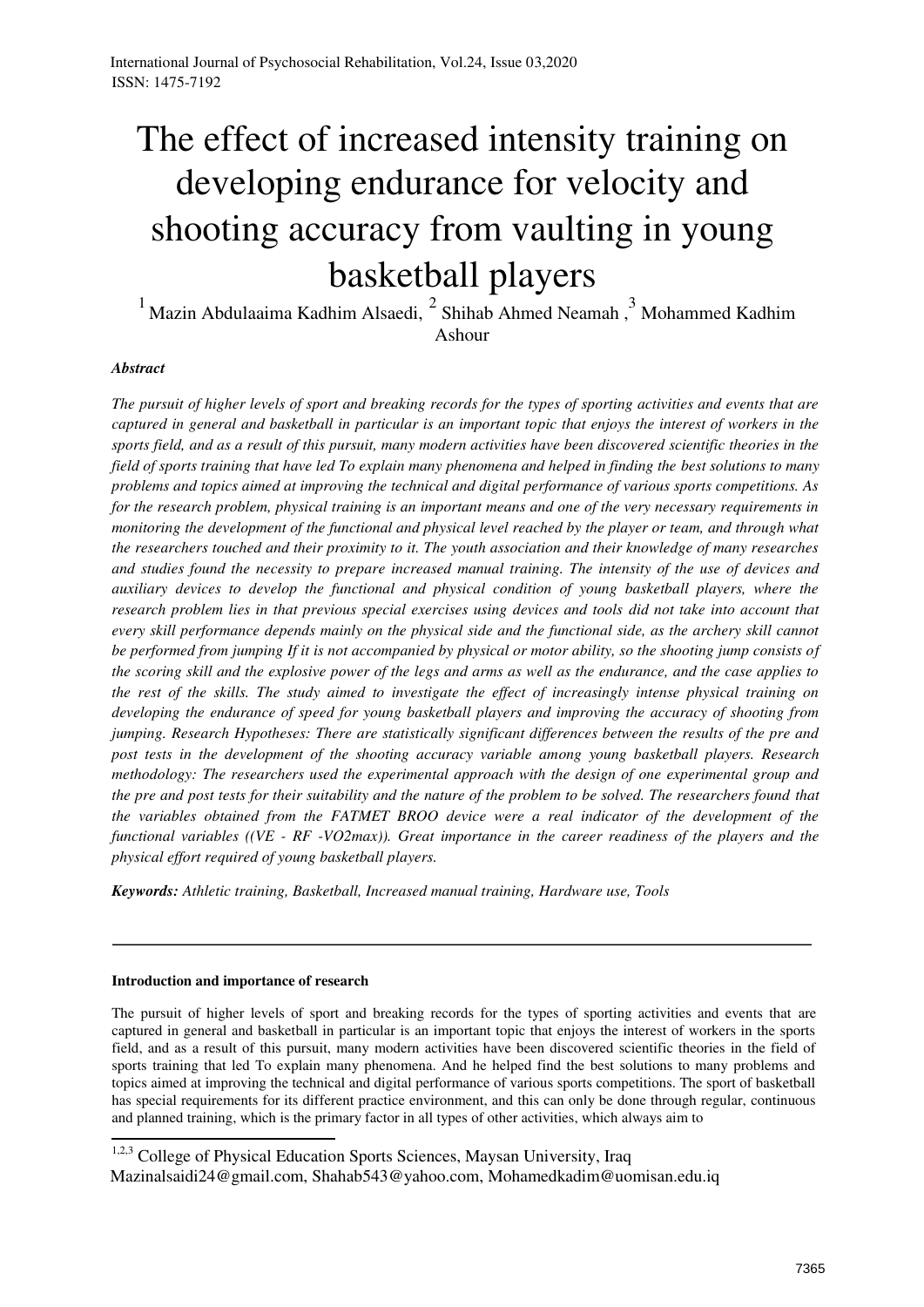prepare a player in all directions for the purpose of achieving the training condition that enables him to use the maximum ability His physical skills enable him to perform better, and then reach the best achievement, and know the effect of regular training, the most important of which is modern training methods in the sport of basketball through the use of auxiliary training methods to develop the physical and skill abilities of players, especially basketball. Among these means are ropes. Rubber This method of training, which is used in more than one sporting event, is one of the important methods used worldwide in basketball because of its importance in developing physical abilities such as speed, explosive strength and speed endurance for players. The importance of the research lies in the use of increasingly intense exercises for the purpose of working to improve and develop the capabilities and skills of this group of youth and work to develop endurance of speed as variables that affect achievement of achievement through the incremental and intensive training.

## **Research Problem**

Physical training is considered one of the important means and one of the very necessary requirements in monitoring the development of the functional and physical level reached by the player or team, and through what the researchers touched and their proximity to the Youth League, and to inform them. From many research studies and studies, it has been found that it is necessary to prepare increasingly intense physical exercises using devices and aids to develop the functional and physical state of young basketball players, as the research problem is that previous special exercises using devices and tools were not taken into consideration that every skillful performance depends Primarily on the physical side, as it is not possible to perform the correction skill from jumping if it is not accompanied by physical or kinetic ability, then shooting jumping consists of the skill of recording and the explosive power of the legs and arms in addition to the ability to endure, and the case applies to the rest of the skills, from a physiological position that does not see That every movement, whether skilled, physical or complex, is limited to performing a specific time and this time energy is used to implement it, so studying these functional variables leads to more accurate and reliable measurements in youth basketball training. Therefore, the two researchers decided to study this phenomenon and find appropriate solutions for it.

## **Aim Search**

- 1. Set up increasingly intense training exercises to develop stamina for the speed and accuracy of shooting youth basketball.
- 2. Identify the impact of intense physical training on developing endurance among young basketball players.
- 3. Identify the effect of increasingly intense physical training on developing the accuracy of correction of vaulting to youth basketball

#### **Research Hypotheses**

- 1. There are statistically significant differences between the results of the pre and post tests in the development of the velocity tolerance variable among young basketball players.
- 2. There are statistically significant differences between the results of the pre and post tests in the development of the shooting accuracy variable among young basketball players.

#### **Areas of research**

The Human Field for Al-Amara Club's youth basketball players for the 2019/2020 season Time Domain: for the period (15/1/2019 - 28/3/2019) Spatial domain: Hall of the martyr Wissam Oribi in Maysan governorate .

#### **Research methodology and field procedures Research Methodology**

The researchers used the experimental approach with the design of the one experimental group and the two pre and post tests for its suitability and the nature of the problem to be solved .

## **Research community and sample**

The researchers identified the research community, which is (5) Southern Region Youth League clubs for the 2019/2020 season, and a sample of young players. The sample was chosen by an intended method that included Al-Amara Basketball Club players who represent the research community consisting of (6) players from the parents' community.

#### **Research tools and information gathering methods**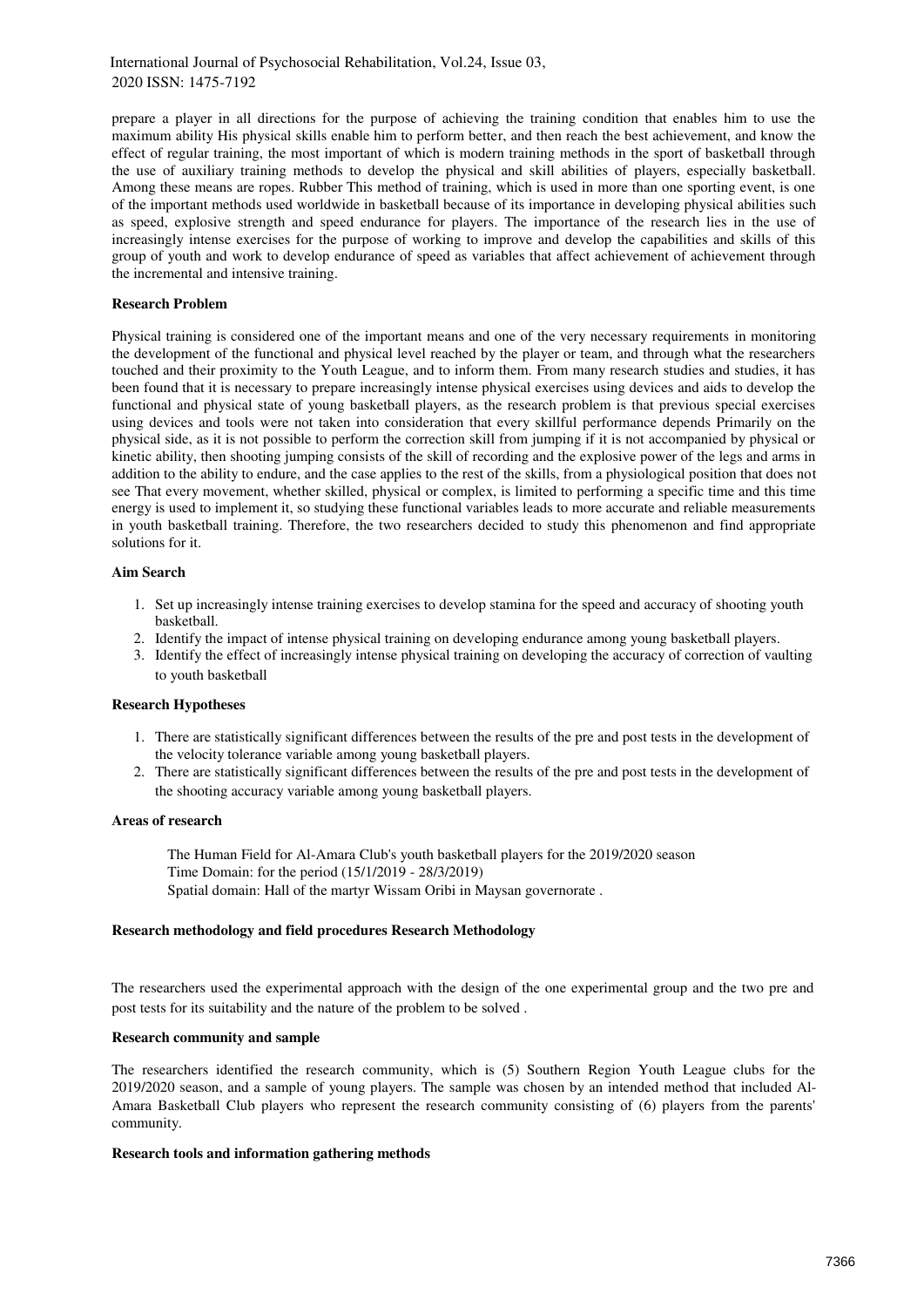Rubber ropes, medicine balls weighing (2, 3) kilograms, a legitimate basketball court, legal basketballs, number (10), a stopwatch number (2), and a tape measure. Training marks

## **Methods of gathering information**

Arab and foreign sources and references, physical and skill tests, a form to record data, a form to dump data.

#### **Tests used in research**

#### **Exam Measurement Bearing the speed for muscles the two men**

Tools (1 - tape measure 2 - Lychee tape 3 - stop hours - 4 flat yard longer than (30 M 5 – whistle)

Performance specifications: Draw two parallel lines between them (25 m), the player stands at the starting line and when the signal starts, it gets up by running the maximum speed towards the second line to touch it with his foot and then turns to return to the starting line, this performance repeats (8) times to become a distance (25 m x  $8 = 200$ m) mileage.

Scoring: Record the time of the player who covered the distance

 $(25 \text{ mx } 8 = 200 \text{ m})$  per second and its parts.

## **Correction jump POEINT3**

#### **Receipt ending with a jump shot - three points**

The purpose of the test: To measure the ability to perform the two attacking skills.Necessary tools: a basketball court, two barriers, one person, eight (8) legal basketballs, a leather tape measure (20 meters), a tape, an electronic stopwatch, two chairs, and a whistle.

#### **Actions: See Figure 11**

Defines a central point at the bottom of the basket on which to base some of the main points. Determines a point in front outside the arc between the two parallel lines and at a distance (30 cm) and is perpendicular to the central point, and represents the position of the tested player. Draw two parallel lines from the ends of the free throw line towards the arc with dimensions (3 m). Place two barriers (column height 2 m and the hanging barrier on each of them 100 cm from the top and 50 cm width) at a distance (1.25 m) from the arc line of the far target towards the front the point on which the test player is standing. A sign was placed behind the front point at a distance of  $(2 \text{ m})$  to turn around. A point is determined on the far left of the central point at a distance of (8 m), and it represents the stance of one of the team members that deliver the ball, and this point is away from the side line  $(1.50 \text{ m})$ 

#### **Performance description**

The test player stands on the indicated front point on the ground, and at the same time one of the team members stands with the ball at the set point (the test player's side). At the start signal (whistle) the ball is delivered (handling the box with two hands) to the test player who performs the receiving ending with a jump shot (three points) appearing directly in steps (1,2). The tested player makes eight attempts, and the eight attempts are divided into five survivors, and the last three attempts are made after turning around the mark behind the front point, and returning to the same forward point.

## **Test conditions**

Speed in performance, the person rotating around the person freely in the manner desired by the test player, and the assistance of the test player (alert) to start revolving around the character, and each player has only two wrong attempts.

**Test administration :timer :**it gives the start signal as well as calculates the time taken to perform the test .

**Recorder :**It calls first and marks both successful and unsuccessful attempts and time second.

**Score calculation** :The time is calculated from the time the test player receives the ball until the end of the eighth attempt after the ball leaves the tester's hand .Division of time by (60 seconds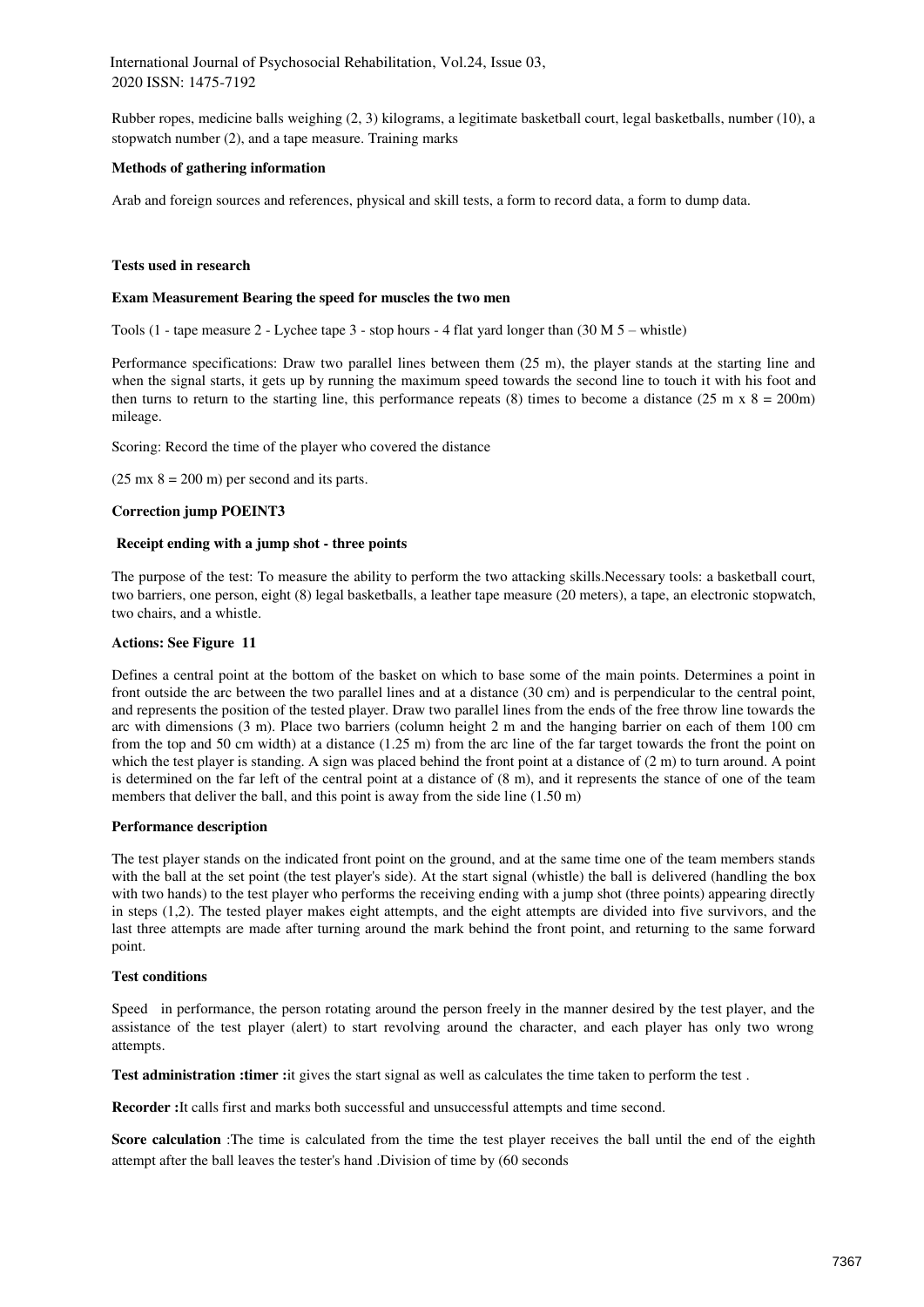A score is calculated for the player for each successful jump shot. A player is calculated (zero) in scores for each failed jump shot. Collect the scores (accuracy) of successful attempts. Overall (final) score: dividing the precision score over time.



## **Exploratory Experience**

## **The first exploratory experience**

The exploratory experiment was conducted on Tuesday 15/1/2019 at 4:00 pm in the hall of the martyr, Wissam Oreibi, and the experiment was conducted on a sample of the (2) Amara Club players from outside the research sample, and the researcher obtained a number of points to be followed in During the main experiment to facilitate scientific physical and skill tests, the aim of the experiment was the following- :

- a. Determine the exact location of the signs during the skill test
- b. Know the time spent during the test.
- c. Training of the assisting work team on the test and the emphasis on taking the designated sites for both the recorder and the timer. The researcher concluded through this experience that the players must be committed to the instructions for the test in order to reach accurate results during the test.

#### **Research procedures**

#### **Pre-tests for the research sample**

The first pre-test was conducted on Friday 18/1/2019 at 4 pm in the Martyr Wissam Oreibi Hall for the physical and skill tests, where the tests were conducted on the research sample after placing all the devices and tools. In the predetermined location in the exploratory experiment, the skill test was conducted on the same day specifically to correct the areas (3 points). Special pillars were prepared for the personal test in a specific place and for full control over the survey. The variables in this study and the functional test were conducted on Saturday. Brief summary 19/1/2019 in the laboratory of Maysan University for Physiology, College of Physical Education and Sports Sciences.

#### **Main Experience**

The experiment began on 3/22/2019, and physical training continued for a period of (8) weeks in the special preparation stage, and the weekly training days were (3) training units (Saturday, Tuesday and Thursday) and the total number of training units for the curriculum reached (24) training units. The duration of the training unit ranged from (28 minutes) to (34 minutes)

#### **Rest time between repetitions 1: 1 minutes**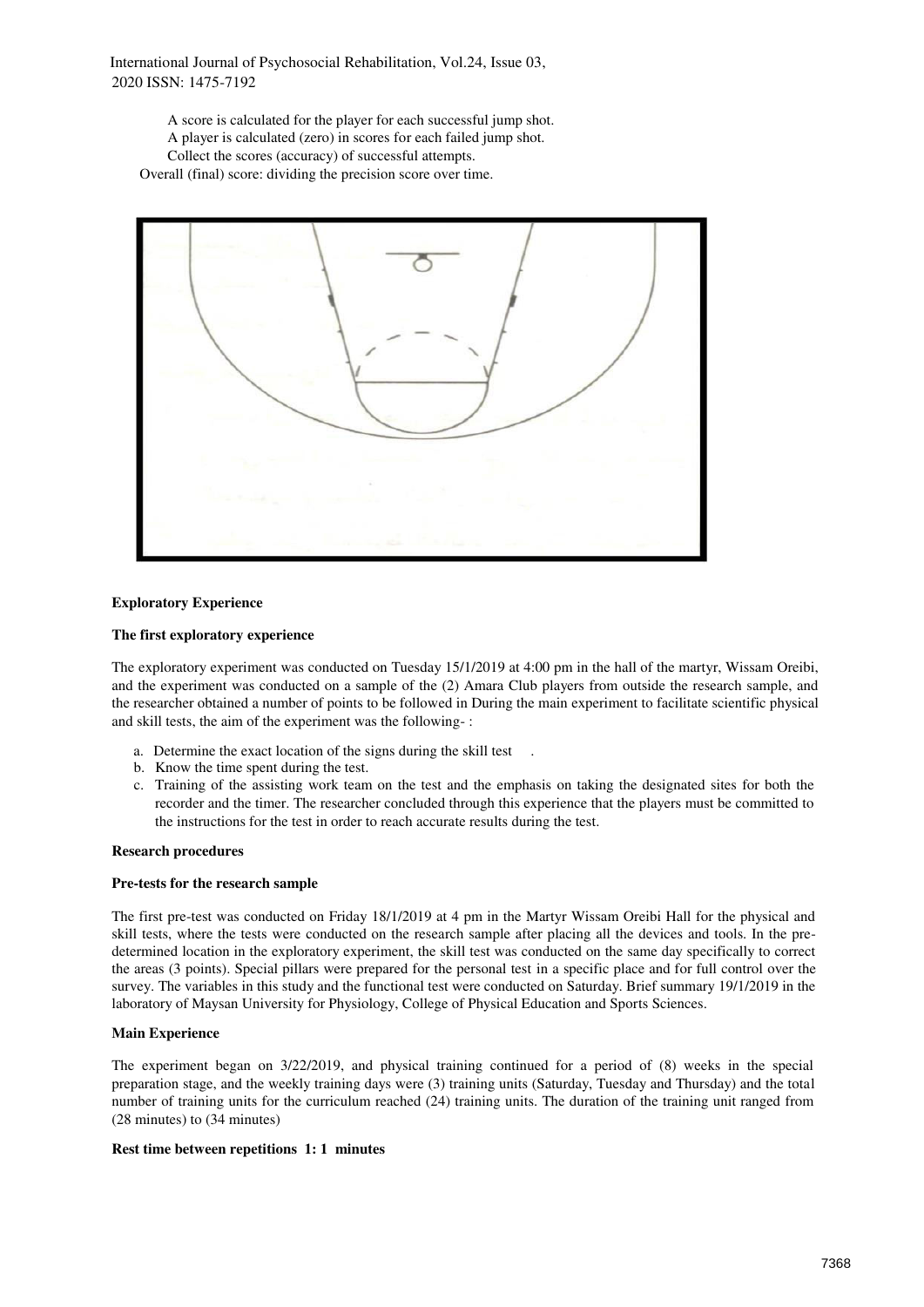Rest time between groups is (3) minutes. The intensity was calculated based on the algorithm of v2max for each player at 100%, then the intensity of 80% vo2max up to 105% and equivalent heart rate was used, and the total daily and weekly training intensity was calculated by the law of the sum of the intensity of training units on the number of units, then the researchers gradually increased the intensity of the exercises By increasing the volume and fixing the repetitions and periods of rest, the researcher used the method of increasing the intensity of training, and used it to calculate the intensity between what each player achieved separately, the intensity mentioned in the training schedule is the personal intensity of each player.

# **Exercises Used**

Researchers prepared increasingly intense physical exercises to develop physical abilities using some devices and auxiliary tools within the framework of the training curriculum for the special preparation phase, based on the exploratory experience carried out by taking into account the capabilities and physical abilities available for the research. A sample and based on its preparation on scientific foundations for sports training and on some scientific sources and references. When we started applying physical exercises from Sunday (20-1-2019) until Wednesday (20-3- 2019). The duration of applying physical exercises to the research sample is two months, at a rate of (3) training units per week and for days (Saturday, Tuesday, and Thursday), including physical exercises (8 weeks) during the special preparation phase, and thus the total training units reached (24) units throughout the period Curriculum application. The physical exercises prepared by the researcher were carried out by the assisting team and under the direct supervision of the researchers. The total time for the training unit ranges between (30 - 34) minutes.

## **Posteriori tests**

Subsequent tests were conducted after the physical exercise application ended on Thursday and Saturday

(21-22-3-2018) for the physical and skill tests at four in the afternoon in the hall of the martyr Wissam Al-Oraibi, and the functional tests were conducted on Saturday (23-3-2018) in the Physiology Laboratory of the University of Maysan, College of Physical Education and Sports Sciences. Provided that the post-test conditions are similar to the pre-test conditions in terms of place, time, test method and auxiliary work team to achieve accurate and guaranteed results.

# **Statistical methods**

The researcher used the appropriate statistical means to solve and collect the data, researching this by relying on the statistical bag which is (SPSS )

## **The fourth chapter**

**Presentation, analysis and discussion of results** 

**Presentation and analysis of results** 

**Presentation and analysis of the results of the physical, functional and skill** 

**variables Presentation and analysis of speed endurance test results** 

**Table 1 The arithmetic mean and standard deviations between the results of the pre and post tests in the speed endurance test** 

| indication | Sig   | T<br>Calculated | Post test |      | The pretest |      | the test           |
|------------|-------|-----------------|-----------|------|-------------|------|--------------------|
|            |       |                 | P         | S    | P           | S    |                    |
| moral      | 0.000 | 18.87           | 44.83     | 1.47 | 63.50       | 1.87 | Withstand<br>speed |

Table No. (1) In the speed endurance test shows that the arithmetic mean value of this variable in the pre-test was (1.87) and the standard deviation (65.50), while the arithmetic mean value was in the post test of the variable. The same variable was (1.47) and the standard deviation (44.83), and upon statistical treatment it was found that the value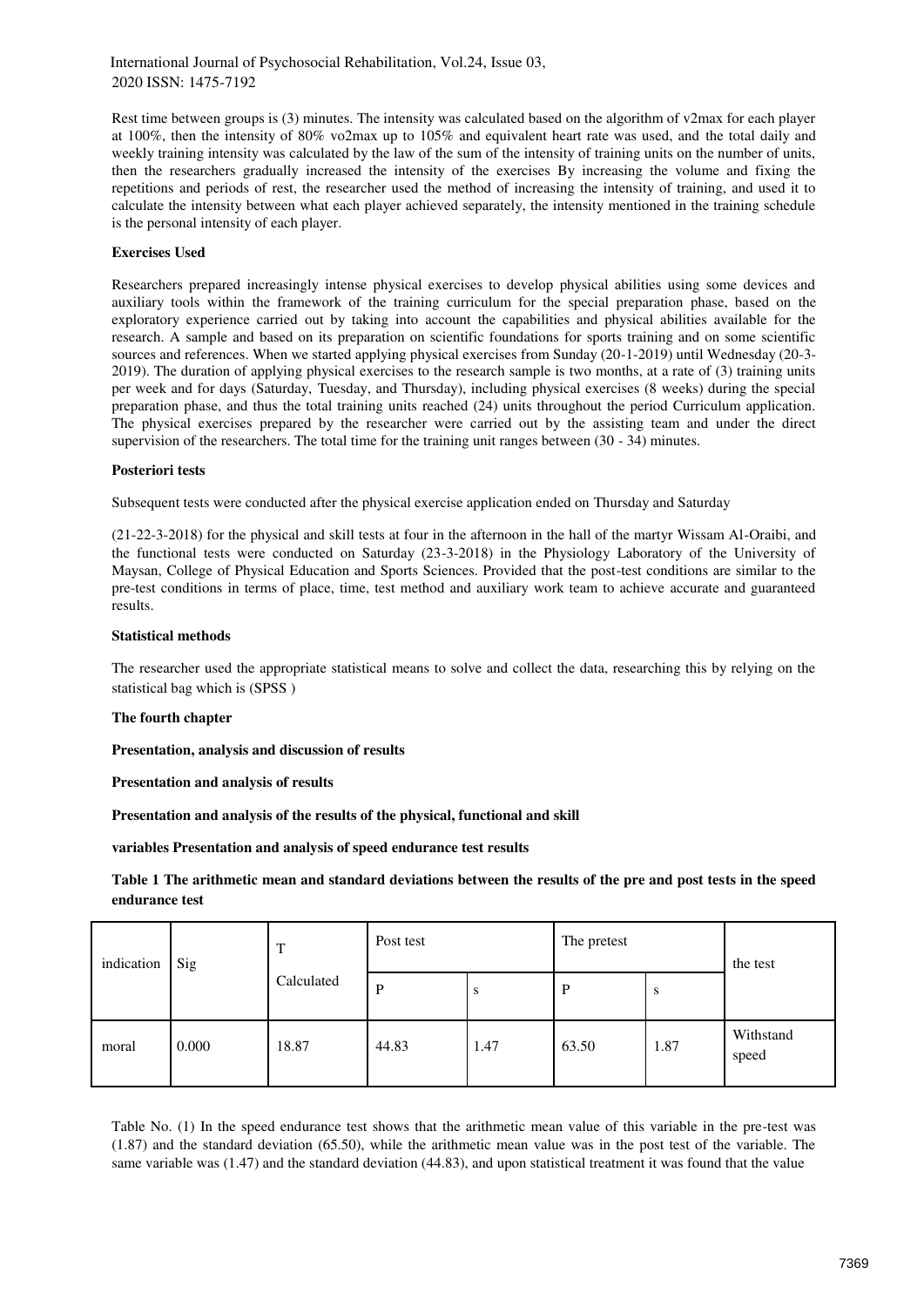of (t) calculated was (18.87), while the value of (Sig  $(0.000)$  was less than  $(0.05)$  at the error level  $(0.05)$  and the degree of freedom (5)), Which means that the difference is important in favor of the post-test, as shown in Figure (2).

## **Presentation and analysis of the correction test results**

## **Table No 2**

## **Arithmetic means and standard deviations between the pre and post test results**

# **In a correction test from to jump**

| Indication | Sig   | T<br>Calculated | Post test |      | The pretest |      | the test                 |
|------------|-------|-----------------|-----------|------|-------------|------|--------------------------|
|            |       |                 | P         | S    | P           | S    |                          |
| moral      | 0.000 | 13.54           | 14.73     | 1.16 | 6.42        | 1.99 | Shooting from<br>jumping |

Table No. (2) in the jump correction test shows that the arithmetic mean value for this variable in the pre-test was (1.99) and the standard deviation (6.42), while the arithmetic mean value in the post test of the same variable was (1.16) and the standard deviation (14.73) When treating, the statistic shows that the calculated value of (t) is (13.54), while the value of  $(Sig)$   $(0.000)$  was less than  $(0.05)$  at an error level  $(0.05)$  and a degree of freedom  $(5)$ , and this means that the difference is large and in favor of The post test is as shown in Figure (2).

#### **Figure No 2**

#### **Shows the tribal and dimensional arithmetic mean of the research sample for a test**

#### **Withstand speed - accuracy of aiming from jumping - functional tests**



#### **Discussing the results**

The results showed that there was a significant difference between the pre and post test for the research sample and in favor of the post test. The researchers attributed this to the large difference in the speed endurance test. The researchers believe that the speed endurance results show that there are statistically significant differences between the pre and post tests for the speed endurance test (8 x 25 m) and in favor of the post test. The reason for this is that the training worked to develop the players' abilities to improve their performance, and this is evident in the post-test results. As the development in this test is due to the effectiveness of the increasing intensity exercises used and scientifically organized in terms of choosing the intensity of training and the volume of training and choosing the appropriate rest that matches the requirements of constant speed, as well as the classification of training loads have a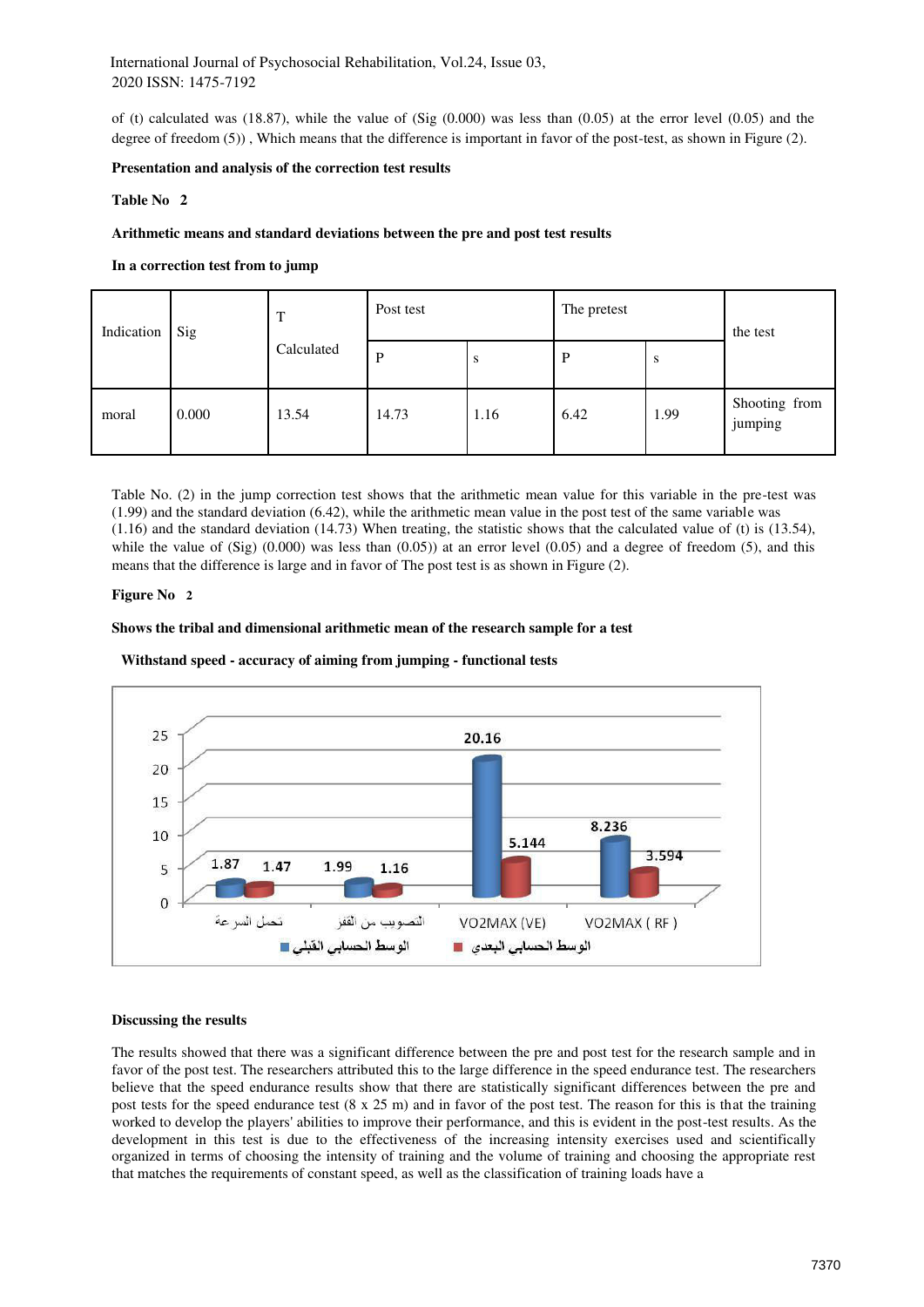great impact in achieving a good level and this is confirmed by everyone (Allawi) Abu Al-Ela tells her ([3]), "The training pregnancy is the main means of influencing the physiological effects of pregnancy. Thus, achieving an improvement in its responses and then adapting the body's systems and raising its level, so it is one of the most important factors for the success of the training program and thus improving performance." Use of training aids (rubber ropes, medicine balls, training ladders, arm and leg weight, ropes, and multi-height characters) in the application of the increasingly intense training vocabulary. The fast endurance of speed is very similar to how a basketball hover performs in motion performance. Continuous movement and cutting different running distances with varying intensities between maximum and high speed and for a long period of each period of the match, especially if the training exercise is codified to comply with the requirements of this game in terms of time and transition and in a specific area on the playing field, consistent with what he mentioned (Qasim Al-Mandalawi et al.) ((4) In (Hara), endurance training is one of the most important elements required in basketball in order to maintain the quality of the intensity required in training, on the other hand, this type of training is designed to help improve the energy system of lactic acid for emphasis. On the importance of this characteristic for basketball players, (Muhammad Mahmoud and Muhammad Sobhi) provided an estimated 30% of the total other abilities needed for this game, so stamina speed is an important ability. In order to win the match, as the development of endurance among the players increases s From the ability of the players to maintain their speed throughout the match, and this is evidenced by the player's ability to make a quick attack and score points.With achieving the same efficiency and speed, and with these results, the null hypothesis was rejected and the alternative hypothesis accepted.

And that the gradual training in the intensity of training according to the scientific foundations and according to the needs of the players in the basketball game has increased the player's ability to maintain the speed of his performance for the longest possible period, and this is what (Hanafi Mahmoud Mukhtar) indicated ([5]) "until proper planning, Choosing the appropriate intensity and taking into account the principle of graduation in it up to the state of fatigue is the most effective in developing the athletic level. This was evident in the offensive skill tests (shooting by jumping for three points), where he observed the clear development in the players 'performance by maintaining their skill level during performance in addition to The functional development of the research sample on the other hand, affected the outputs of the functional physical integration appropriate for development in shooting by jumping with basketball, so he mentioned (Muhannad Abdul Sattar). Q ([6]) "This force has a prominent role in achieving good results when practicing Sport, as concentration of strength while increasing its speed is characteristic of good skilled performance. As (Essam Abdel-Khaleq) ([7]) asserted: "The performance of the skill is linked to the individual's physical and motor capabilities. Therefore, care must be taken in the special physical preparation to master skills, as well as the development of (Muhammad Samir) about the functional changes of the muscles and their effect on the technically talented side that" Metabolic adaptation to achieve physiological adaptations that benefit athletes and reflect positively on the technical aspects of (technically). In the specialized sports fields. ((8))

#### **Conclusions and recommendations**

#### **Conclusions**

The increased intensity of physical exercise using devices and assistive devices led to the development of the ability (endurance of speed )

The development of the physical ability (endurance of speed) contributed to the development of the accuracy of shooting by jumping among young basketball players.

That the variables obtained from a device FATMET BROO It was a real indicator of the development of the functional variables (VE - RF -VO2max) .

#### **Recommendations**

The use of increasingly intense physical exercises is under investigation after it has proven effective in developing the physical ability (endurance of speed) for young basketball players.

The researcher recommends that all clubs conduct periodic checks for the variables of the circulatory and respiratory system because of their great importance in the career readiness of the players and the performance of the physical effort required for young basketball players .

# **References**

- 1. Wilmore, JH, Costill SL; Physiology of Sport and Exercise :( P.226).
- 2. Regerio samtose, Tongo Turnes, caffeine Affects Time to Exhustion and substrate oxidation during cycling at mixmal lactate steady state, Nutrients, 2015, 7, p. 5254.
- 3. Hanafi Mahmoud Mokhtar :Football Technical Director ,Cairo ,Book and Publishing Center.
- 4. Faris Sami Yusuf, a young man: PhD thesis ,building and standardizing a test battery to measure some offensive skills installed in youth basketball , University of Baghdad, College of Physical Education and Sports Sciences
- 5. Qasim Al-Mandalawi and others :Training foundations for athletics events ,Mosul Higher Education Press.